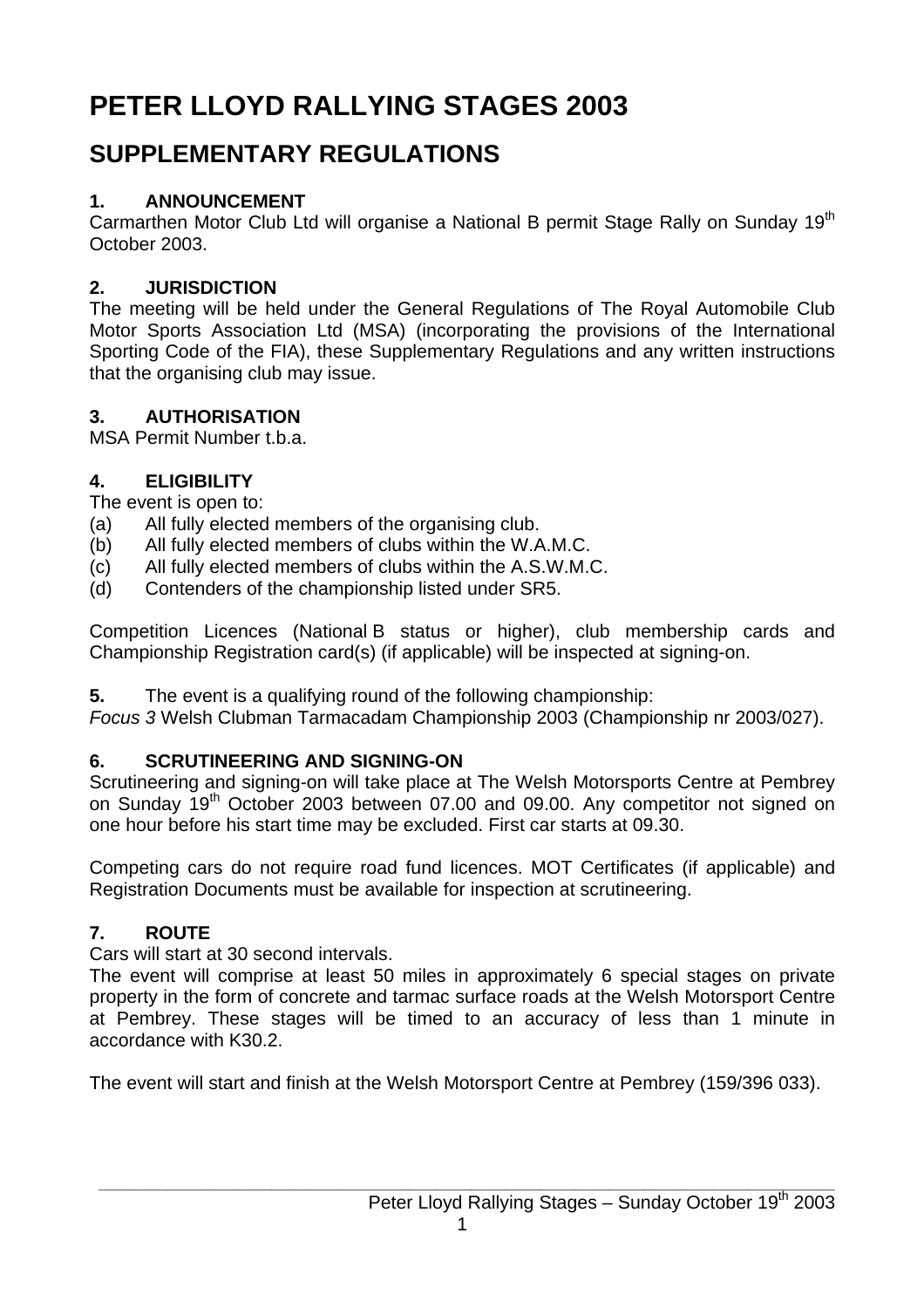#### **8. CLASSES**

The event will consist of 6 classes as follows:

- Class 1 Cars up to 1400 cc.
- Class 2 Cars 1401 to 1600 cc.
- Class 3 Cars 1601 to 2000 cc with normally aspirated 4 cylinder 8 valve engines and 2 wheel drive.
- Class 4 Cars 1601 to 2000 cc not complying with class 3.
- Class 5 Cars 2001 cc and over.
- Class 6 Road rally cars as defined in the rules of the 2003 Focus 3 Welsh Clubman Tarmacadam Championship.

All forced induction engined cars, will be subject to an equivalency factor of 1.7 times the cubic capacity of the engine in determining the capacity class of the car concerned.

#### **9. AWARDS**

Awards will be presented as follows: 1st overall Awards for driver and co-driver 1st in each class **Awards** for driver and co-driver 2nd in each class **Awards** for driver and co-driver 3rd in each class **Awards** for driver and co-driver Best all ladies or mixed crew and co-driver and co-driver No crew may win more than one of the above awards.

#### **10. ENTRIES**

The entry list opens on publication of these regulations and closes on Friday 10<sup>th</sup> October 2003. The entry fee is £150.00. All entries must be made on the official entry form and accompanied by the appropriate fee. Entry places may not be reserved by telephone.

The Entries Secretary of the Meeting to whom all entries must be sent is Ryland James, Cartref, Bethlehem Road, Pwll Trap, St Clears, Carmarthenshire, SA33 4AN (Tel & Fax: 01994 230966 or E-mail *Rylandjms@aol.com*). Please restrict any telephone calls to between 1800 and 2100.

The maximum entry for the meeting is 90 plus 10 reserves. The minimum is 40. The minimum for each class is 3. Should any of the above minimum figures not be reached, the organisers have the right to either cancel the meeting or amalgamate classes as necessary.

Entries will be selected on receipt.

Entries cancelled in writing before the closing date for entries will be entitled to a full refund less £20. Entries cancelled after the closing date will not be refunded unless the vacant place is filled by a reserve. The above procedure will also apply to reserves who will be notified as soon as possible of vacant places.

Final instructions and entry list will be posted to the crew member indicated on the entry form in the week prior to the event and will carry the same force as these regulations.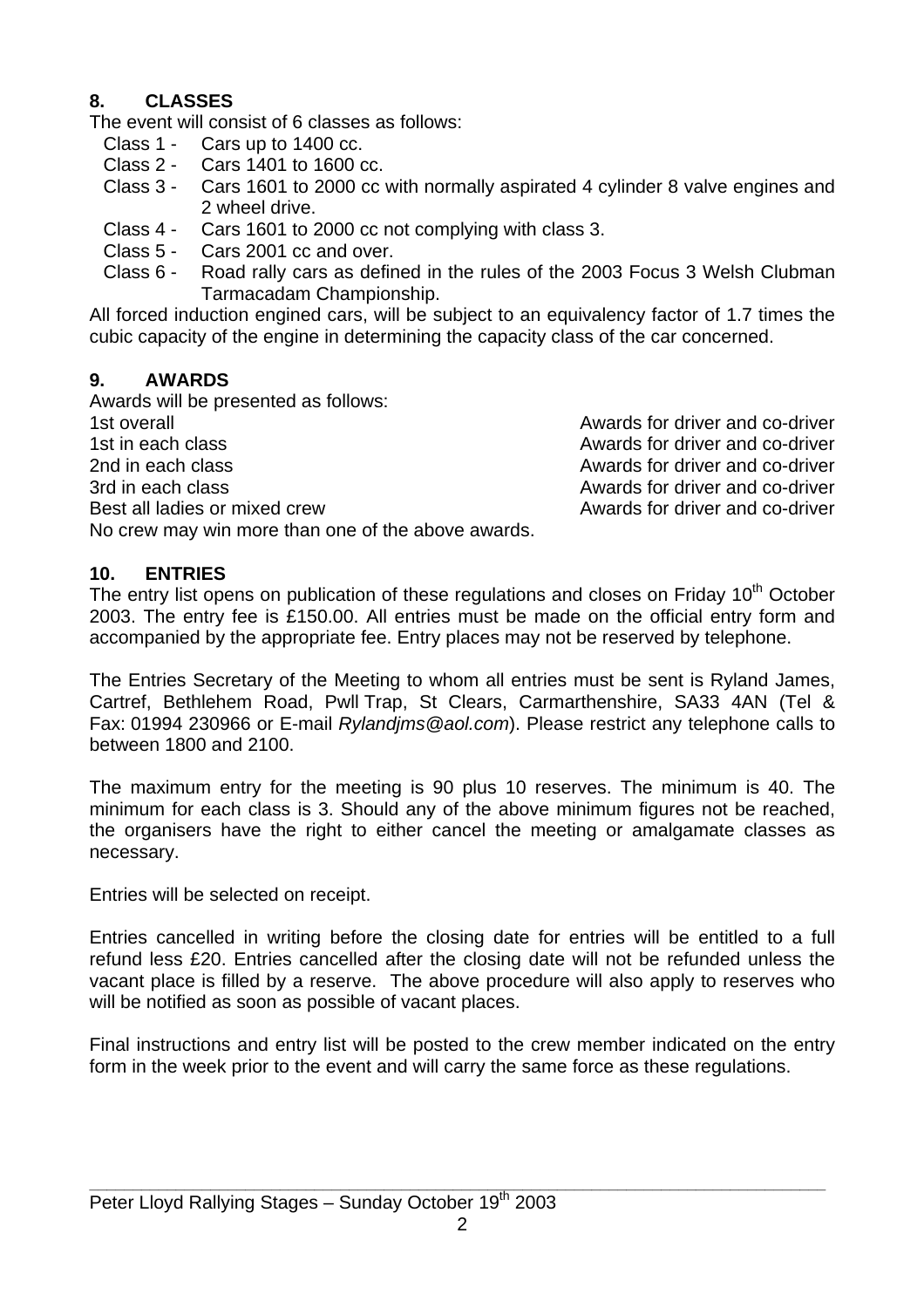#### **11. OFFICIALS**

MSA Steward: T.B.A. Club Stewards: Ian Howells and Mike Kennett Clerks of the Course: Mike Griffiths Tel: 01554 754421(H) Secretary of the Meeting: John Butler-Jenkins, 3 Porth-y-Plas, Llanstephan Road, Carmarthen, SA31 3PW. Tel:01267 232601(H) Entries Secretary: Ryland James Tel: 01994 230966 (H) Chief Marshals: Euros Thomas MSA Scrutineers: Keith Morgan MSA Timekeeper: Gethin Rees Chief Medical Officer: Dr A. Stevenson Judges of Fact: To be displayed on official notice board Vehicle eligibility: Keith Morgan Environmental scrutineer: Andrew Blackburn Radio Co-ordinator & Safety Officer: Alan Stoneman Results Service: Amserwyr Modur Cymru

#### **12. RESULTS**

Provisional results will be published at the Welsh Motorsport Centre, Pembrey in accordance with B13.1(b) and any protest or appeal must be lodged in accordance with O5 and O6.

#### **13. DOCUMENTATION**

Entrants will be supplied with a Route diagrams and time cards at signing on. These documents will provide all the necessary information to enable competitors to comply with K32.

Competitors may be required to make up lateness at rest halts (K30.6)

## **14. SERVICING**

Servicing is defined as work being carried out on the car by any person other than the competing crew, or the use of any parts or tools not carried in the competing car. There will be one service area where work may be carried out by the Service Crew of the competing car.

Crews may work unassisted on their own cars as described in K34.1.3.

## **15. IDENTIFICATION**

Competitors will be identified by 9" high black numbers on a white background on both sides of the vehicle (not supplied). Competitors will be responsible for maintaining these identifications in a legible condition during the event and their removal after the event or upon retirement. Competitors will also identified by high visibility numbers supplied by the organisers **to be fixed on both rear side windows**.

#### **16. CONTROLS AND TIMING**

The event will be run using Target Timing (K30).

The rally will be divided into Road Sections and Special Stages.

All controls other than Passage Controls (PCs) and Route Checks will be Time Controls (TCs). Each road section will be allotted a Target Time based on approximately 28 mph average or less and a competitor can calculate his Due Time of arrival at any TC by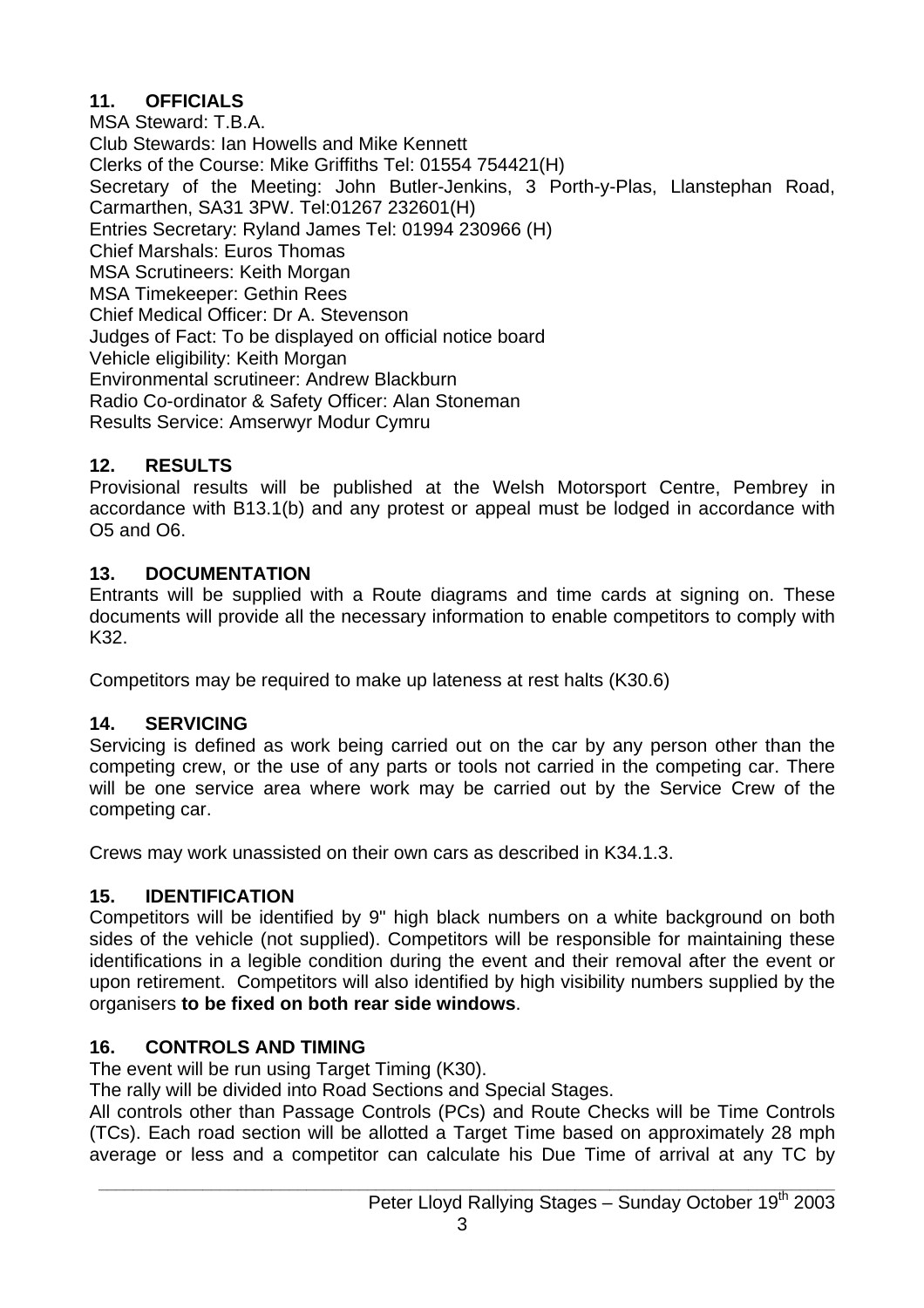adding his Target Time to his actual time of departure from the preceding TC. On any Road Section following a Special Stage three or four minutes extra will be allowed over the set average speed to account for any delays at the Special Stage Finish.

All Special Stages will have a Bogey Time set at 75 mph and a Target Time set at approximately 30 mph. Competitors will receive penalties as follows:-

- (i) Under Bogey Bogey Time
- (ii) Over Bogey under Target Actual Time Taken
- (iii) Over Target Target Time(No extra time penalties)

However, excess lateness taken over Target on Road Sections and Special Stages is cumulative and once lost cannot be regained.

When accumulated lateness between any two adjacent Main Controls exceeds the permitted maximum of 5 minutes a competitor will be excluded.

Should any recorded time not be legible or not appear authentic the organisers may use any means at their disposal to establish a time.

The following titles shall describe the various types of Time Controls: (See K28 for description of signs).

- (a) Main Controls (MC Signs 1 and 2)
- (i) Main controls will be situated at the Start and Finish of the Rally, immediately before and after any Rest Halt/Service Area, or at any other specified point.
- (ii) At an MC after a rest halt Competitors will restart at 30 second intervals in order of their arrival at the MC immediately preceding that halt.
- (iii) Each competitor will be given a due starting time from any MC and the difference between this time and his actual starting time will be counted towards exclusion for overall lateness. Also a time penalty will be applied.
- (iv) Competitors not excluded by reason of having accumulated more than the maximum allowed lateness will restart (subject to 16(a)(iii) above) from any MC with zero lateness, i.e. lateness is only accumulated between two adjacent MC's.
- (b) Special Stage Arrival Controls (SSA Signs 1 and 2) On arrival at SSA a competitor will receive an arrival time only when he is ready to start the stage (helmets on etc.). A competitor who is early may wait for his Due Time subject to K29.3. A provisional start time for the stage will be allocated in accordance with K30.4(k). He must then proceed immediately to the Start Line.
- (c) Special Stage Start Control (SSS Sign 3)

At the SSS a Competitor will be given a start time for the Stage in hours, minutes and seconds and will normally coincide with the provisional time allocated at the arrival control. Once a competitor has clocked in at an SSA the competitor must be ready to start the stage except as laid down in K30.4(k). The Marshal will count the competitor down in accordance with K25.12 and will raise the flag at Zero, which will be the signal to start. The 30 second warning will not be given.

As each section is timed separately the time taken from SSA to SSS is Dead Time and delays are automatically allowed for. The control area between Sign 1 at the SSA and Sign 3 at the SSS will be parc ferme

(d) Special Stage Finish Control (SSF - Signs 4, 5 and 7)

**\_\_\_\_\_\_\_\_\_\_\_\_\_\_\_\_\_\_\_\_\_\_\_\_\_\_\_\_\_\_\_\_\_\_\_\_\_\_\_\_\_\_\_\_\_\_\_\_\_\_\_\_\_\_\_\_\_\_\_\_\_\_\_\_\_\_\_\_\_\_\_\_\_\_\_\_\_\_\_\_\_\_\_\_\_**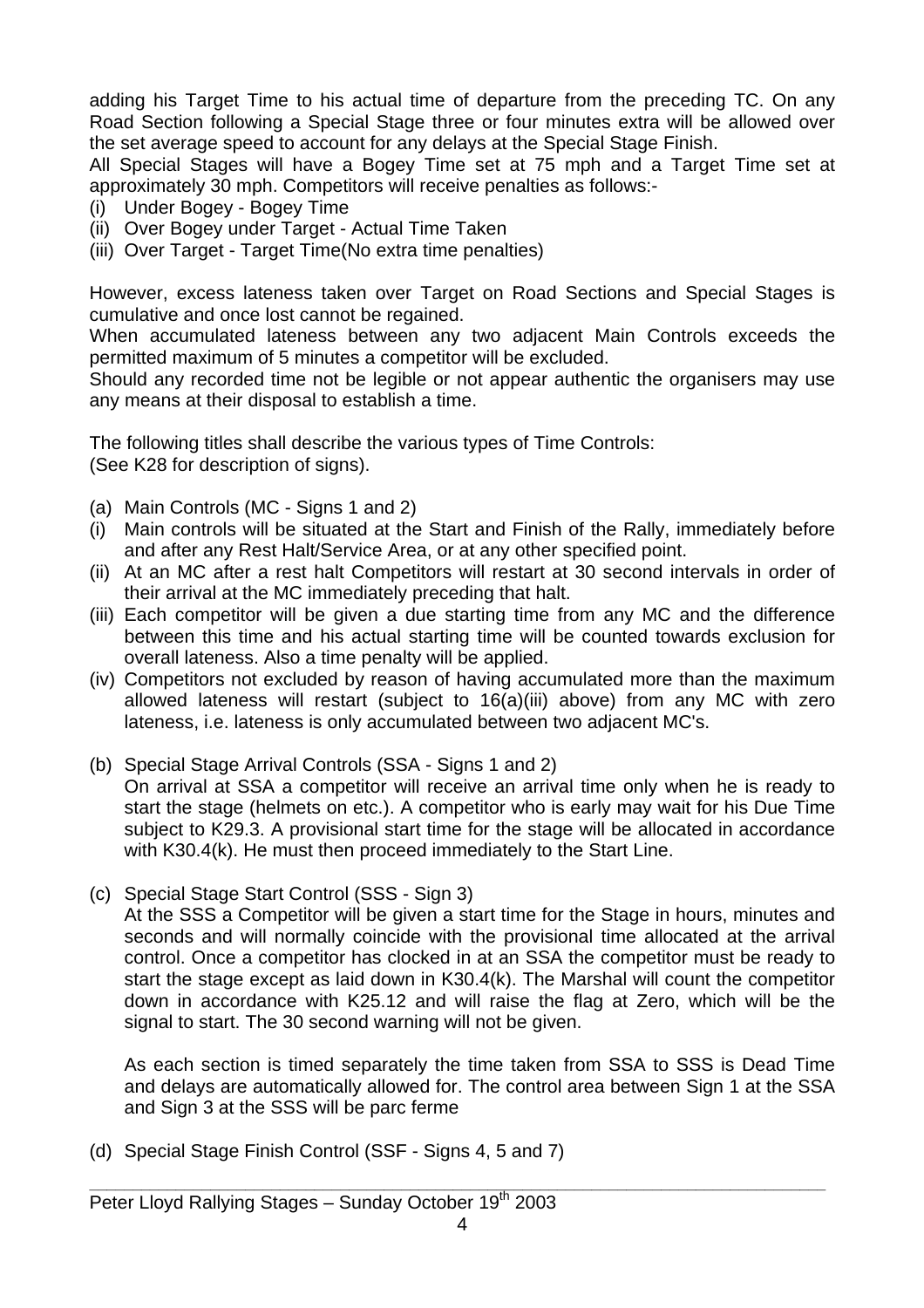At the SSF a competitor will receive his finish time in hours, minutes and seconds. This time in hours and minutes will be his start time for the following Road Section. Any competitor who fails to stop at the STOP Line must not, under pain of exclusion, reverse to the stop line, but must return on foot.

(e) Passage Control (PC)

At certain points indicated in the Road Book the organisers may establish PCs in order to collect Time Cards from competitors or for other purposes. There will be no official times recorded at these controls, but a competitor failing to provide the necessary documents at any PC will be deemed not to have visited that control.

It is a competitor's responsibility to ensure that his times are correctly recorded and handed in when and where instructed. Once a time has been accepted by a Competitor NO FURTHER CLAIMS WILL BE ENTERTAINED. Any adjustment caused by a Timekeeper's error MUST be made at the Control in question.

Caution boards may be used to give advanced warning of hazards and will be sited in accordance with K28.9.

#### **17. PENALTIES**

Competitors will start with zero marks. Classification for the order of merit will be by reference to total marks lost, the winner being the competitor with the least total penalty.

Penalties will be as K31 except:

1) Not complying with a requirement of the Road Book or these SR's for which no other penalty is specified - 5 minutes

The following offences will carry a penalty of Exclusion from results:

- 2) Not reporting at or not providing proof of visiting a control or check
- 3) Servicing contrary to SR14
- 4) Contravention of K9, 35.4, 25.1, 25.3, 25.3.1, 25.3.2, 25.8, 25.9.1, 25.9.2.
- 5) Accumulated lateness (in excess of target time) between any two adjacent Main Controls of more than 5 minutes

To be classified as a finisher a car with its crew must complete the course without incurring the penalty of exclusion and hand in a completed damage declaration form with the final time card.

#### **18. G.R. MODIFICATION**

K9.1.3 - Either crew member may drive during the competition subject to both crew members holding licences to permit that person to drive.

K35.1 - See SR 17.

K30.4 (e) - Reduced to 5 minutes.

K29.1 - Controls will close 5 minutes after due time of arrival of last car

#### **19. TYRES**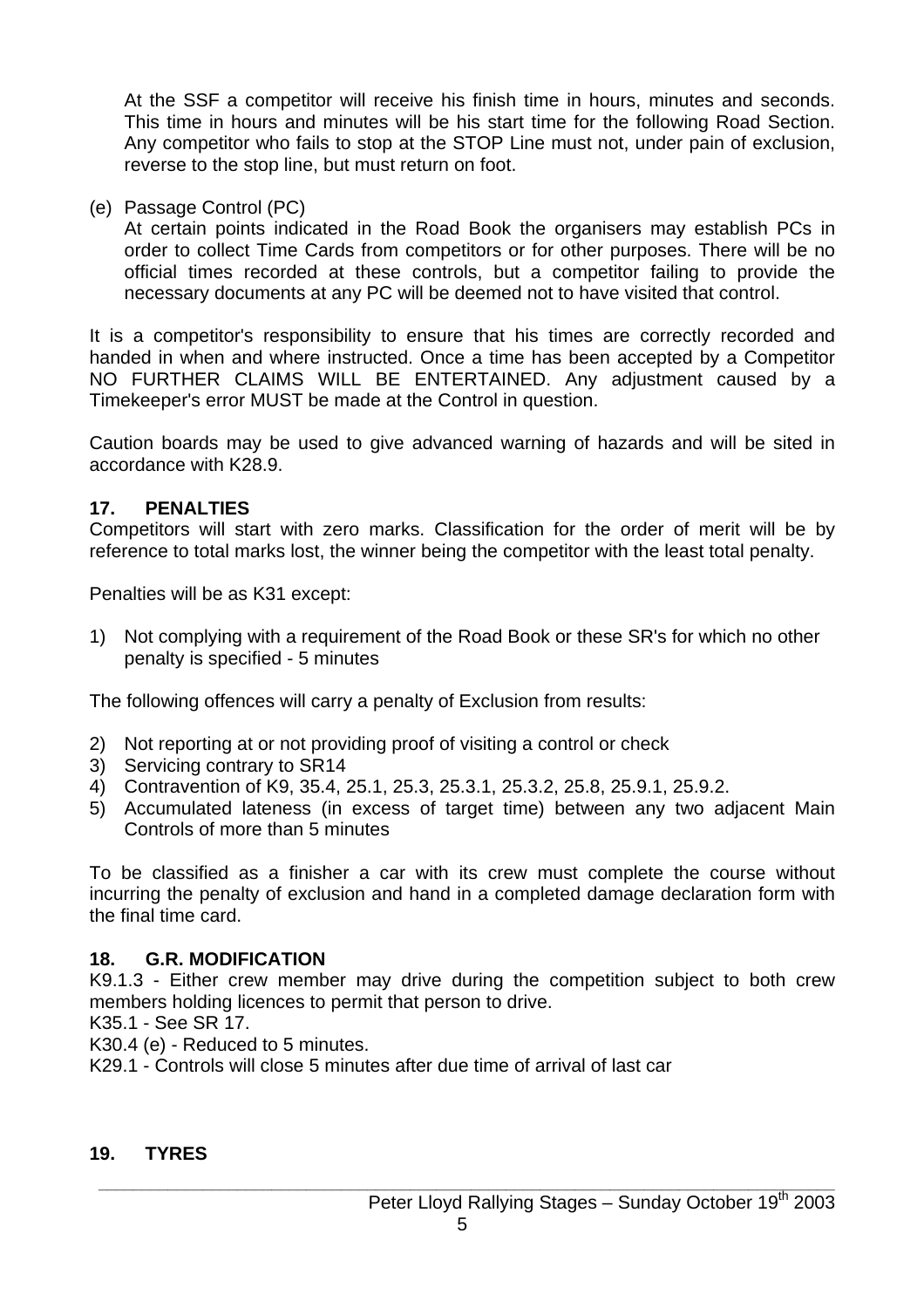All tyres used in Special Stage rallies shall comply with R2.

#### **20. DAMAGE DECLARATION**

Competitors will be required to complete and sign a report declaring that they have not been involved in any incident resulting in damage to private property or injury to persons or animals or alternatively giving details of any such incident where damage or injury has occurred. Any information given will not incur a penalty but failure to hand in a duly completed form will be penalised by exclusion (K35.4).

Competitors who do not report at the finish are required to forward the report to the Secretary within 72 hours of the event, unless they have been involved in an incident in which case details must be given to the organisers the same day. Competitors who fail to reply will be penalised by a fine of £100.00 (K35.4.1).

#### **21. JUDGES OF FACT AND DRIVING STANDARDS OBSERVERS**

Judges of Fact and Driving Standards Observers may be appointed by the organisers and will be on duty to observe and report upon any competitor considered to be in contravention of the regulations for the event in accordance with C11, C13, K24.2.11 and 12. Details of Judges of Fact will be displayed at signing-on.

#### **22. DRIVING ON THE RACE CIRCUIT WITH DEFLATED TYRES ETC**

Under the conditions our contract of hire for the venue with B.A.R.C. Pembrey Ltd no competitor with a deflated tyre or mechanical problems likely to cause damage to the race circuit is to enter any part of the circuit forming part of a Special Stage. Any competitor who breaches this condition may be reported to the Stewards of the Meeting who may impose a penalty of exclusion from the event.

#### **23. MEDICAL ASSISTANCE ON STAGE**

Competitors are required to carry a SOS Board and an OK Board in accordance with K25.5. In the event of an accident requiring medical assistance competitors should display the SOS board to the following cars. The following cars should determine the exact location of the incident by reference to their road book and the distance to the next junction and inform the stage finish control immediately on arrival there. If medical assistance is not required, competitors must display the 'OK' card. Penalty for misuse of this facility is exclusion and reporting to the MSA.

The Red Flag procedure as K24.2.7(b) will apply on all stages. All competition will cease on appearance of red flags and competitors should stop at the side of the road or track. They must not proceed until advised to do so by an official of the event.

#### **24 REFUELLING**

All competitors shall familiarise themselves with the recommendations published by the MSA with regard to the refuelling of competing vehicles on the event. A refuelling zone has been set up within the service area for this purpose and it is recommended that competitors make use of this facility.

#### **25. TRADE VEHICLES**

Will only be allowed into the Service Area if prior arrangements have been made with BARC (Pembrey) Ltd - Tel:01554 891042) and confirmed to the Secretary of the Meeting.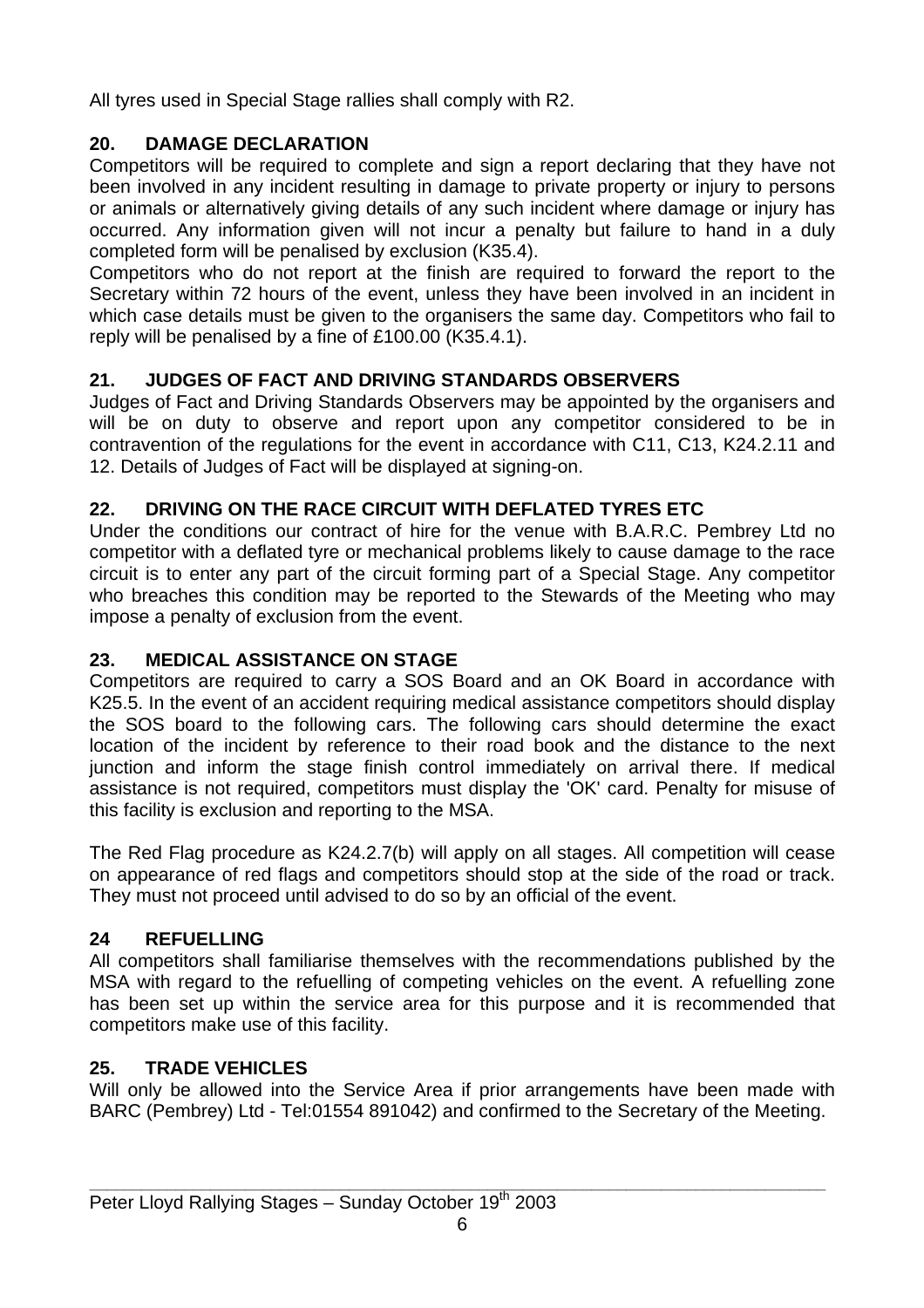#### **ACKNOWLEDGEMENTS**

Peter Lloyd Rallying Royal Automobile Club Motor Sports Association Ltd. BARC (Pembrey) Ltd St John's Ambulance Local Motor Clubs All Marshals All Competitors and Supporters

**\_\_\_\_\_\_\_\_\_\_\_\_\_\_\_\_\_\_\_\_\_\_\_\_\_\_\_\_\_\_\_\_\_\_\_\_\_\_\_\_\_\_\_\_\_\_\_\_\_\_\_\_\_\_\_\_\_\_\_\_\_\_\_\_\_\_\_\_\_\_\_\_\_\_\_\_\_\_\_\_\_\_\_\_\_**